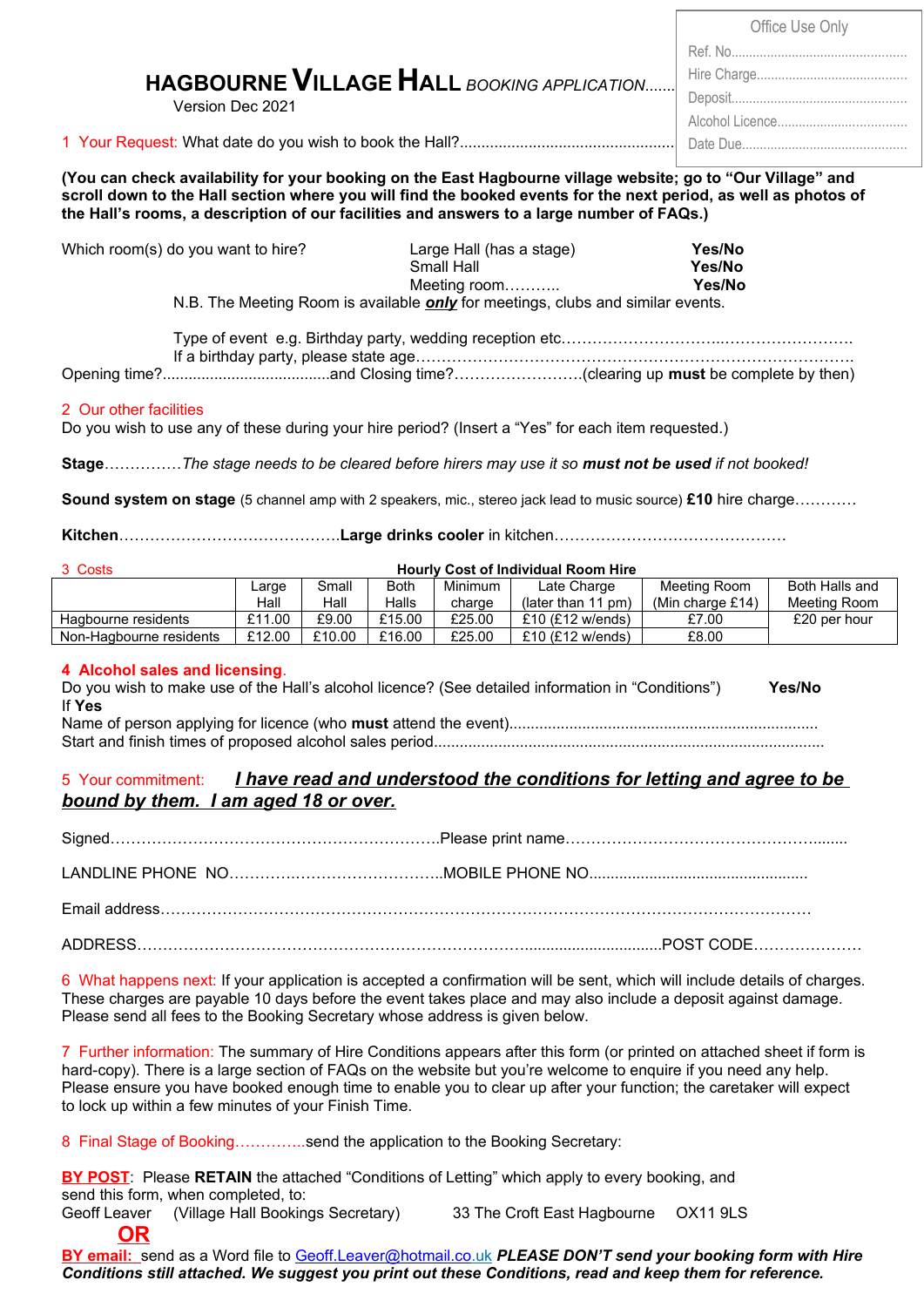# Hagbourne Village Hall **Conditions of Hire**

# **Definitions**

 VHMC..........The Village Hall Management Committee Hall……...….The building and its immediate environs inside the fenced area Hirer.............That person(s), or association, or employee thereof, hiring the Hall from the VHMC Attenders.....Any persons on Hall property during the hire period, whether invited by the hirer or not. SODC...……South Oxfordshire District Council

## **Applications for Hire**

All applications for the hire of the Hall must be submitted to the Bookings Secretary on the form which is available from the Village Post Office, or can be found on-line on East Hagbourne's website.

Unless otherwise arranged, hire charges and any deposit against damage are payable at least ten days before the event to allow cheques to clear. Payment after this period must be in cash unless specifically arranged beforehand.

If an event is cancelled with less than four weeks' notice being given, a charge of 50% of the notified cost may be made, at the discretion of the VHMC. Should a hirer fail to notify the VHMC of a cancellation, a full charge will be made.

The VHMC reserves the right to refuse any application to hire the Hall. **No application will be accepted from any person below the age of 18 years, nor from any person who may owe monies to the Hall for any reason.** No function may be held without adequate adult supervision, in order to prevent unauthorised entry and inappropriate behaviour.

### **Alcohol**

If alcohol is to be given free and no charge is to be made for admission, no action is necessary. However, if you wish to **sell** or **supply** alcohol, to comply with the Licensing Act 2003 and subsequent variations you must advise on the booking form the name of the person responsible for managing the sale and consumption of Alcohol during your hire period.

# **Safety**

If seating is used it must be set out so as not to obstruct access to emergency doors or fire extinguishers. Emergency exit signs must be switched on during the function. Hirers must familiarise themselves with the positions of the emergency exits and fire extinguishers. Interfering with, or discharging extinguishers without reasonable cause, are dangerous and illegal practices

In the event of fire the hirer is responsible for:

- a) Supervising the vacation of the premises.
	- b) Accounting for all present.
	- c) Summoning assistance

The assembly point is in the car park

Note that since 1 July 2007 it has been illegal to smoke in public buildings.

#### **Liabilities**

The VHMC will not be liable for personal injury, however caused, unless directly due to the negligence of the VHMC. A similar condition refers to the VHMC's responsibility for any damage to, or loss of, property of the hirer or attenders.

The VHMC is specifically NOT responsible for the childrens' climbing frame which is in the courtyard, and has no liability whatsoever in this respect. This frame is owned and operated exclusively by the Hagbourne Preschool organisation and any queries should be directed to them.

#### *(Please see overpage for continuation)*

The surrounding **car park** does not belong to the VH, and is owned and run by the East Hagbourne Parish Council as an amenity for the whole village. Users are permitted to use the car park but it may at times be used by others attending events in East Hagbourne.

#### **Care of the Hall.**